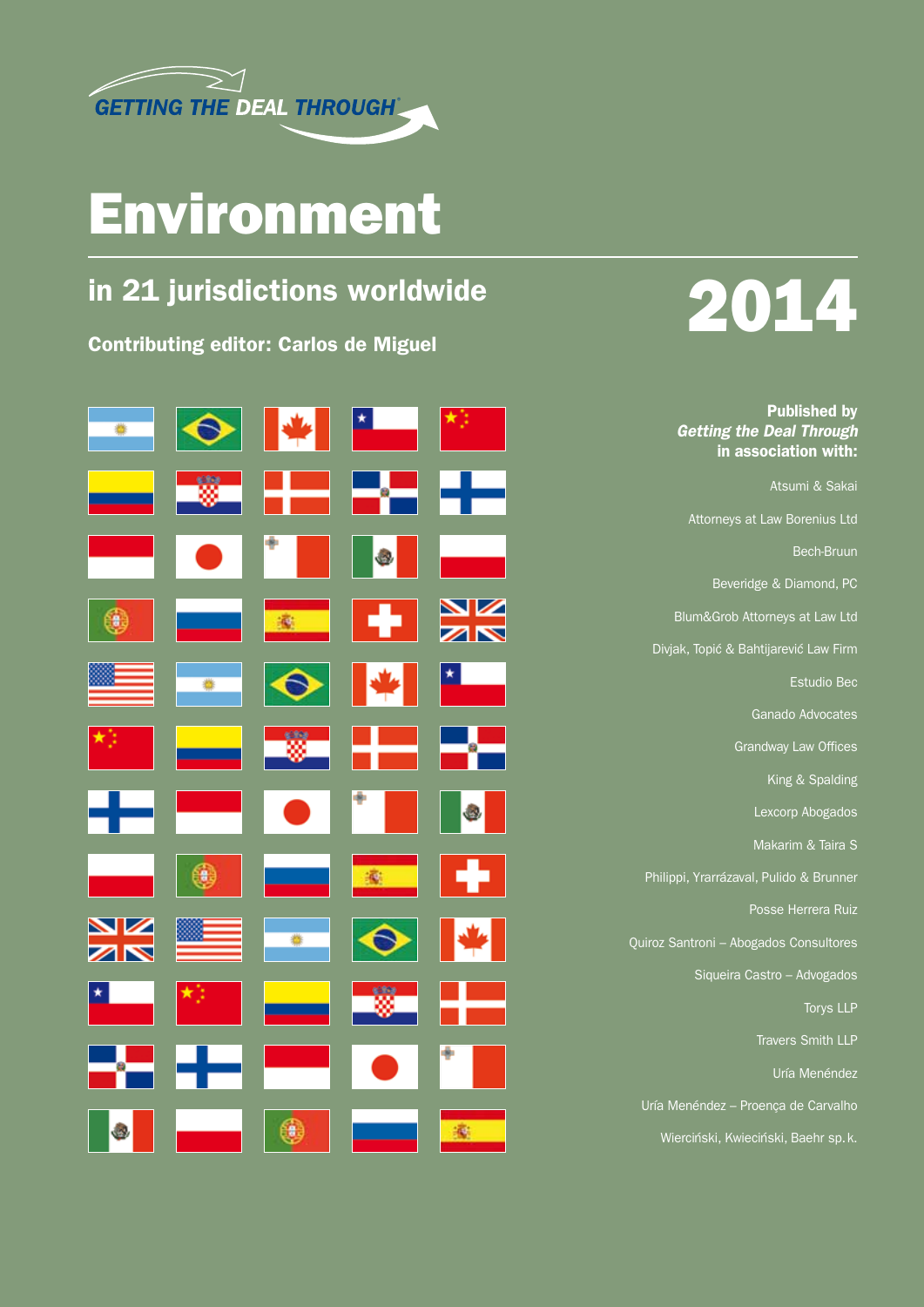|  | <b>GETTING THE DEAL THROUGH®</b> |
|--|----------------------------------|

#### Environment 2014

**Contributing editor**<br>Carlos de Miguel, Uría Menéndez

**Publisher**<br>Gideon Roberton

**Business development managers<br>Alan Lee<br>George Ingledew<br>Dan White** 

**Account manager**<br>Megan Friedman

**Trainee account managers**<br>Cady Atkinson<br>Joseph Rush<br>Dominique Destrée<br>Emma Chowdhury

Media coordinator Parween Bains

**Administrative coordinator**<br>Sophie Hickey

**Trainee research coordinator**<br>Robin Synnot

Marketing manager (subscriptions) Rachel Nurse *subscriptions@gettingthedealthrough.com*

**Head of editorial production**<br>Adam Myers

**Production coordinator**<br>Lydia Gerges

**Senior production editor**<br>Jonathan Cowie

**Production editor**<br>John Harris

**Subeditor**<br>Davet Hyland

Director<br>Callum Campbell

**Managing director**<br>Richard Davey

**Environment 2014**<br>Published by<br>Law Business Research Ltd<br>87 Lancaster Road<br>London, W11 1QQ, UK<br>Tel: +44 20 7229 6910<br>Fax: +44 20 7229 6910 © Law Business Research Ltd 2013 No photocopying: copyright licences do not apply. First published 2006 Eighth edition 2013 ISSN 1752-8798

The information provided in this<br>publication is general and may not apply<br>in a specific situation. Legal advice should<br>always be sought before taking any legal<br>action based on the information provided.<br>This information is

Printed and distributed by Encompass Print Solutions Tel: 0844 2480 112

Law Business Research



| Argentina Horacio J Franco Estudio Bec                                                                                | 3   |  |  |
|-----------------------------------------------------------------------------------------------------------------------|-----|--|--|
| <b>Brazil</b> Simone Paschoal Nogueira, Adriana Coli Pedreira and Marina Vieira Freire<br>Siqueira Castro - Advogados |     |  |  |
| Canada Michael Fortier Torys LLP                                                                                      | 16  |  |  |
| <b>Chile</b> Juan José Eyzaguirre and Mario Mozó Philippi, Yrarrázaval, Pulido & Brunner                              | 23  |  |  |
| <b>China</b> Wang Jihong, Shi Jie, Jiang Jie, Wu Anjing and Miao Juan Grandway Law Offices                            | 29  |  |  |
| Colombia Álvaro J Rodríguez and María C Visbal Posse Herrera Ruiz                                                     | 35  |  |  |
| Croatia Vanesa Vujanić, Tena Tomek and Petar Živković Divjak, Topić & Bahtijarević Law Firm                           | 42  |  |  |
| Denmark Håkun Djurhuus and Anne Sophie K Vilsbøll Bech-Bruun                                                          | 48  |  |  |
| Dominican Republic Romina Santroni and Jóribe Castillo Quiroz Santroni - Abogados Consultores                         | 56  |  |  |
| Finland Casper Herler and Marius af Schultén Attorneys at Law Borenius Ltd                                            | 62  |  |  |
| <b>Indonesia</b> Alexandra Gerungan and Joseph Hendrik Makarim & Taira S                                              | 70  |  |  |
| Japan Akiko Monden, Rieko Sasaki and Sachiko Sugawara Atsumi & Sakai                                                  | 76  |  |  |
| Malta Jotham Scerri-Diacono, Annalise Caruana and Lara Pace Ganado Advocates                                          | 83  |  |  |
| Mexico Sergio B Bustamante and Jose Luis Rendon Lexcorp Abogados                                                      | 95  |  |  |
| Poland Sergiusz Urban Wierciński, Kwieciński, Baehr sp. k.                                                            | 104 |  |  |
| Portugal João Louro e Costa Uría Menéndez - Proença de Carvalho                                                       | 110 |  |  |
| <b>Russia</b> Ilia Rachkov King & Spalding                                                                            | 118 |  |  |
| Spain Carlos de Miguel Perales and Jesús Andrés Sedano Lorenzo Uría Menéndez                                          | 125 |  |  |
| Switzerland Stefan Wehrenberg and Annina Trüssel Blum&Grob Attorneys at Law Ltd                                       | 131 |  |  |
| <b>United Kingdom</b> Douglas Bryden, Owen Lomas, Carl Boeuf and James Nierinck Travers Smith LLP                     | 137 |  |  |

United States Donald J Patterson Jr and Holly Cannon *Beveridge & Diamond, PC* 147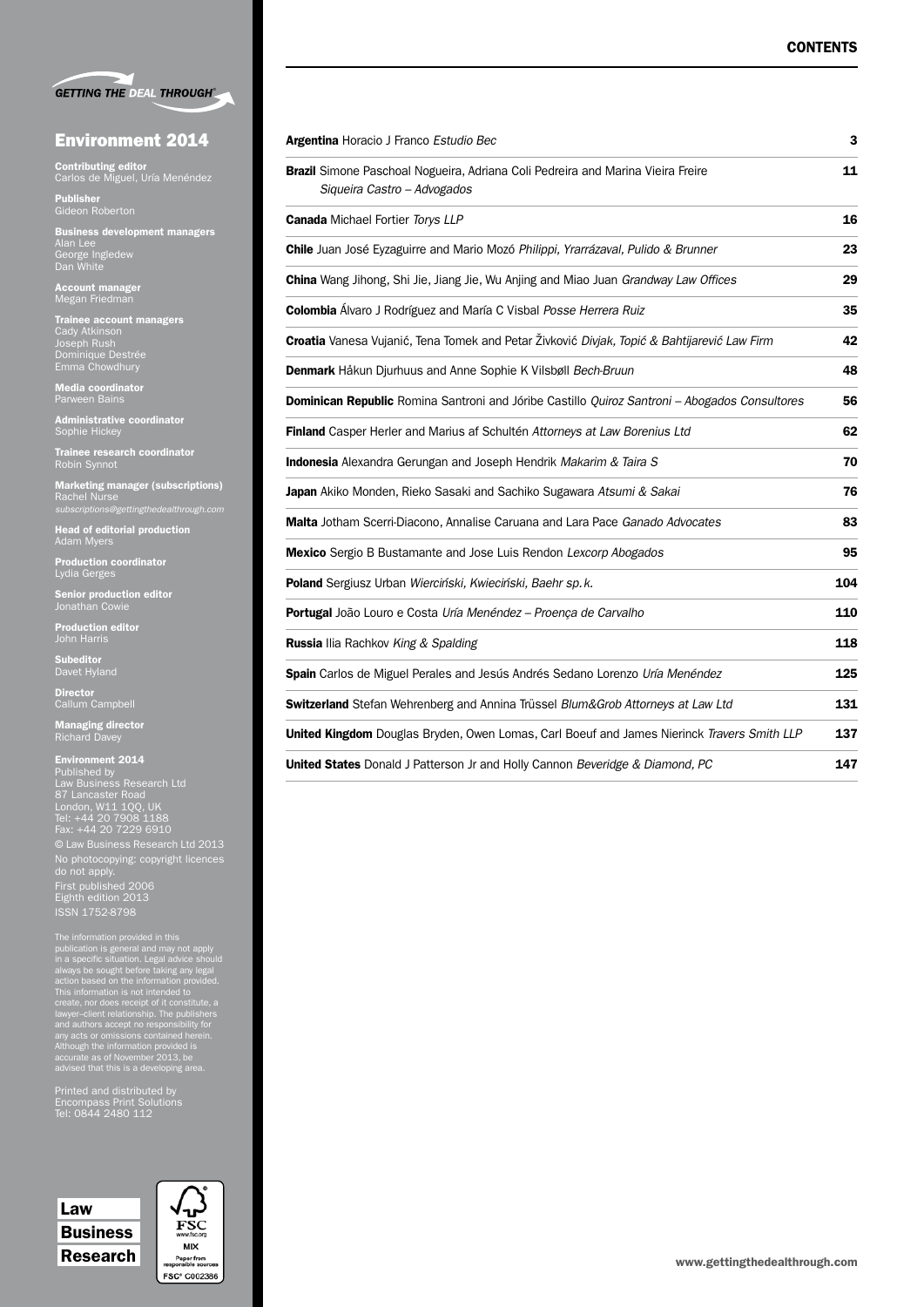## Switzerland

#### Stefan Wehrenberg and Annina Trüssel

Blum&Grob Attorneys at Law Ltd

#### **Legislation**

#### 1 Main environmental regulations

What are the main statutes and regulations relating to the environment?

Switzerland is a federal state made up of 26 cantons. There is a division of competence between the confederation and the individual states. The cantons have – according to article 3 of the Federal Constitution of the Swiss Confederation (Federal Constitution; SR 101) – full legislative competence in all matters that are not expressly assigned to the federation by the Constitution. According to article 74 of the Federal Constitution the federation shall legislate on the protection of the population and its natural environment against damage or nuisance. It shall ensure that such damage or nuisance is avoided. The cantons on the other hand shall be responsible for the implementation of the relevant federal regulations.

Environment regulation in Switzerland consists of a number of Swiss acts. The main laws regarding the environment are:

- Federal Constitution (SR 101);
- Environmental Protection Act (EPA; SR 814.01);
- Water Protection Act (WPA; SR 814.20);
- Forest Act (ForA: SR 921.0);
- Federal Act on the Protection of Nature and Cultural Heritage (NCHA; SR 451); and
- CO2 Act (SR 641.71).

The respective principles are further developed and implemented in different regulations and implementing decrees by the federation and by the cantons.

The most important act in respect of environmental protection is the Swiss Environmental Protection Act (EPA), which unites all the key areas of process and environmental protection engineering and includes enforcement tools. The EPA is not limited to pollution control. Its purpose according to article 1 EPA is 'to protect people, animals and plants, their biological communities and habitats against harmful effects or nuisances and to preserve the natural foundations of life sustainably, in particular biological diversity and the fertility of the soil'. In addition, it should also promote ways of living more harmoniously with the rules of nature and natural cycles.

Finally, Switzerland pursues an active and successful international environmental policy. The Federal Office for the Environment is the lead agency and centre of expertise responsible for Switzerland's international environmental policy.

Switzerland's commitment to the protection and sustainable management of natural resources at the international level is mandated by the Constitution. This reflects the fact that, in many sectors, effective environmental protection can only be achieved through international cooperation. Protection and sustainable management of natural resources are fundamental requirements for a sustainable development, the achievement of the Millennium Development Goals and human welfare in general.

#### 2 Integrated pollution prevention and control

Is there a system of integrated control of pollution?

In accordance with article 74 of the Swiss Constitution there is a constitutional obligation for the confederation and the cantons to legislate on the protection of the population and its natural environment against damage or nuisance. This legislation shall ensure that such damage or nuisance is avoided.

Environmental provisions on pollution prevention and control are – in addition to the EPA – spread over a significant number of laws and regulations.

For example, for the prevention of water pollution there is the Water Protection Act. Each area of environmental pollution prevention is regulated by different acts and ordinances supervised by the federation.

#### 3 Soil pollution

What are the main characteristics of the rules applicable to soil pollution?

The Swiss Environmental Protection Act and the Swiss Ordinance on the Pollution of Soil (SR 814.12) provide the legislative basis for the protection of soil in Switzerland. According to the ordinance the soil must be treated during cultivation or construction in a way that does not cause any lasting damage. Therefore the federal government and cantons have developed a series of instruments and precautionary measures in cooperation with the construction, agriculture and forestry sectors.

These precautionary measures are also a priority in the area of chemical soil protection. The implementation of a wide range of measures over the past 20 years has already resulted in a noticeable reduction in contaminant inputs, especially in the case of inorganic substances. Finally, the cantons are obliged in the context of spatial planning to protect crop rotation areas and to conserve defined minimum areas.

#### 4 Regulation of waste

What types of waste are regulated and how?

The principles of waste regulation are statutorily regulated by article 30 et seq EPA. Waste is, as defined in article 7 paragraph 6, 'any moveable material disposed of by its holder or the disposal of which is required in the public interest'. Disposal of waste includes its recovery or deposit in a landfill as well as the preliminary stages of collection, transport, storage and treatment. Treatment is any physical, chemical or biological modification of waste (article 7 paragraph 6bis).

Furthermore, the cantons draw up a waste management plan. In particular, they establish their requirements for waste disposal facilities, avoid over-capacity and decide on the sites for the waste disposal facilities.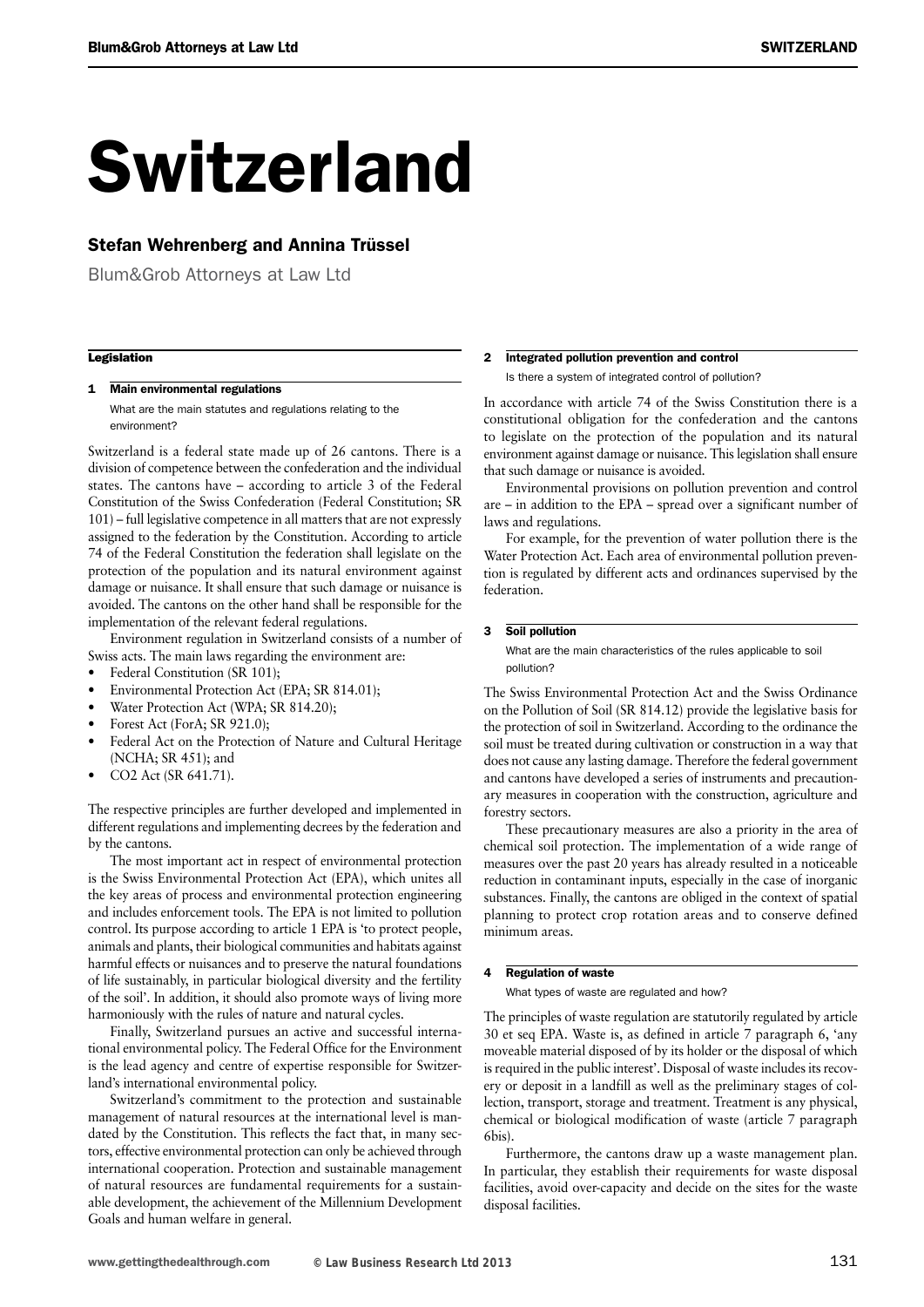Finally, Switzerland has a well-developed network of waste management facilities. Virtually every region possesses the infrastructure required in order to dispose of its own wastes. This helps to minimise transport costs and vehicle emissions. In this connection Switzerland regulates different waste treatment processes for the following topics: municipal solid waste incineration, land filling, recycling and incineration in cement works.

#### 5 Regulation of air emissions

What are the main features of the rules governing air emissions?

The EPA obliges the federal authorities and cantons to protect human beings, fauna and flora from air pollutants that are harmful or cause nuisance. The corresponding precautionary principle is that emissions must be limited as far as operationally and technologically feasible and economically viable.

Furthermore, the precautionary principle applies, according to which the generator of the emissions must bear the costs arising from their limitation.

Since the creation of the Ordinance on Air Pollution Control (SR 814.318.142.1) federal authorities, cantons and communities have established a large number of measures to counteract air pollution. There are strict emission rules for combustion installations, motor vehicles, industrial facilities and quality standards for heating and motor fuels. Moreover, the measures introduced include the mileagerelated heavy vehicle tax and the incentive tax on volatile organic compounds.

Finally, the Federal Council revised its Air Pollution Control Strategy in September 2009 by creating options for the introduction of financial incentives for the cleanest vehicles and machines. In addition, the limit values for emissions from stationary sources like combustion installations, industry and agriculture must be reassessed.

Against this background Switzerland aims to support the introduction of ambitious emission limit values based on best available techniques at international level. The success of measures implemented in agriculture for the reduction of ammonia levels is monitored in cooperation with the cantons.

#### 6 Climate change

Are there any specific provisions relating to climate change?

Switzerland ratified the United Nations Framework Convention on Climate Change of 9 May 1992 and the Kyoto Protocol to the United Nations Framework Convention on Climate Change of 11 December 1997.

To reduce the influence of human activity on the climate, the emission of greenhouse gases must be reduced. Switzerland's total greenhouse gas emissions as defined by Kyoto Protocol have remained more or less constant since 1990. In 2010 the federal authorities and cantons launched a new programme concerning buildings, which replaced that carried out by the Climate Cent Foundation, a voluntary initiative of the Swiss companies. In this context a maximum of 200 million Swiss francs per year of the income from the CO2 tax on heating fuel is being made available for the implementation of CO2-reduction measures in buildings. An additional 80 million to 100 million Swiss francs is to be added annually by the cantons.

The Swiss government also places a high priority on adaptation to climate change and developed a national adaptation strategy by the end of 2011. The legal framework for Switzerland's climate policy from 2013 to 2020, the revised CO2 Act and the associated CO2 Ordinance of the Federal Council entered into force on 1 January 2013. They substantiate the design of the individual policy instruments and set out the goals and measures from 2013 to 2020. The main objective of the strategy is to coordinate adaptation to climate change throughout Switzerland, avoid duplication, exploit synergies and optimise the use of available resources.

With the comprehensive revision of the CO2 Act Switzerland has set an ambitious target, particularly the reduction of domestic greenhouse gas emissions by 2020 by at least 20 per cent in comparison with 1990. To achieve this goal, a reduction in greenhouse gas emissions of 10.5 million tonnes by 2020 is required.

Switzerland failed to meet its target for CO2 reductions in 2012. The CO2 levy will therefore be raised from 36 to 60 Swiss francs per tonne in 2014. The mechanism to increase the CO2 levy is based on the CO2 Act and should help to achieve statutory CO2 emission targets and to wean Switzerland off its dependence on fossil fuels.

#### 7 Protection of fresh water and seawater

How are fresh water and seawater, and their associated land, protected?

According to article 76 of the Federal Constitution the confederation ensures within the scope of its powers the economic use and the protection of water resources and provides protection against the harmful effects of water. The confederation lays down principles on the conservation and exploitation of water resources, the use of water for the production of energy and for cooling purposes, as well as on other measures affecting the water cycle. It shall legislate on water protection, on ensuring appropriate residual flow, on hydraulic engineering and the safety of dams, and on measures that influence precipitation. The cantons shall manage their water resources. They may levy charges for the use of water, subject to the limits imposed by federal legislation.

The confederation, in consultation with the cantons concerned, shall decide on the access to international water resources and the charges for them. In general fresh water and seawater are in public ownership.

The protection of surface and ground waters are regulated by the Water Protection Act (WPA) and further ordinances. The WPA contains provisions on water quality and water-flow regimes, as well as a provision of adequate space for surface waters. In early 2011 amendments to the WPA, the Hydraulic Act (SR 721.100), the Engineering Act (SR 730.0) and the Act on Agriculture Land Rights (SR 211.412.11) entered into force.

With the remediation of watercourses their natural functions are to be restored and the benefits they provide to the society enhanced. Furthermore, the major negative impacts of hydropower generation on the environment are to be mitigated.

#### 8 Protection of natural spaces and landscapes

What are the main features of the rules protecting natural spaces and landscapes?

The protection of natural and cultural heritage is the responsibility of the cantons. This has been done in different ways: the protection of nature is often contained in legislation dealing with land-use planning and construction, in the laws on environment or in special acts dealing with surveys, parks and protected habitats.

In the fulfilment of its duties, the confederation takes account of concerns for the protection of natural and cultural heritage. It protects the countryside and places of natural or cultural interests; it preserves such places intact if required to do so in the public interest. The Federal Protection of Nature and Landscape Act draws a distinction between sites that are 'of national importance' and those that are of 'cantonal importance'.

Moors and wetlands of special beauty and national importance are preserved. No buildings may be built on them and no changes may be made to the land, except for the construction of facilities that serve the protection of the moors or wetlands.

Private rights may be affected as the confederation may support efforts made for the protection of natural and cultural heritage and acquires or preserves properties of national importance by contract or through compulsory purchase.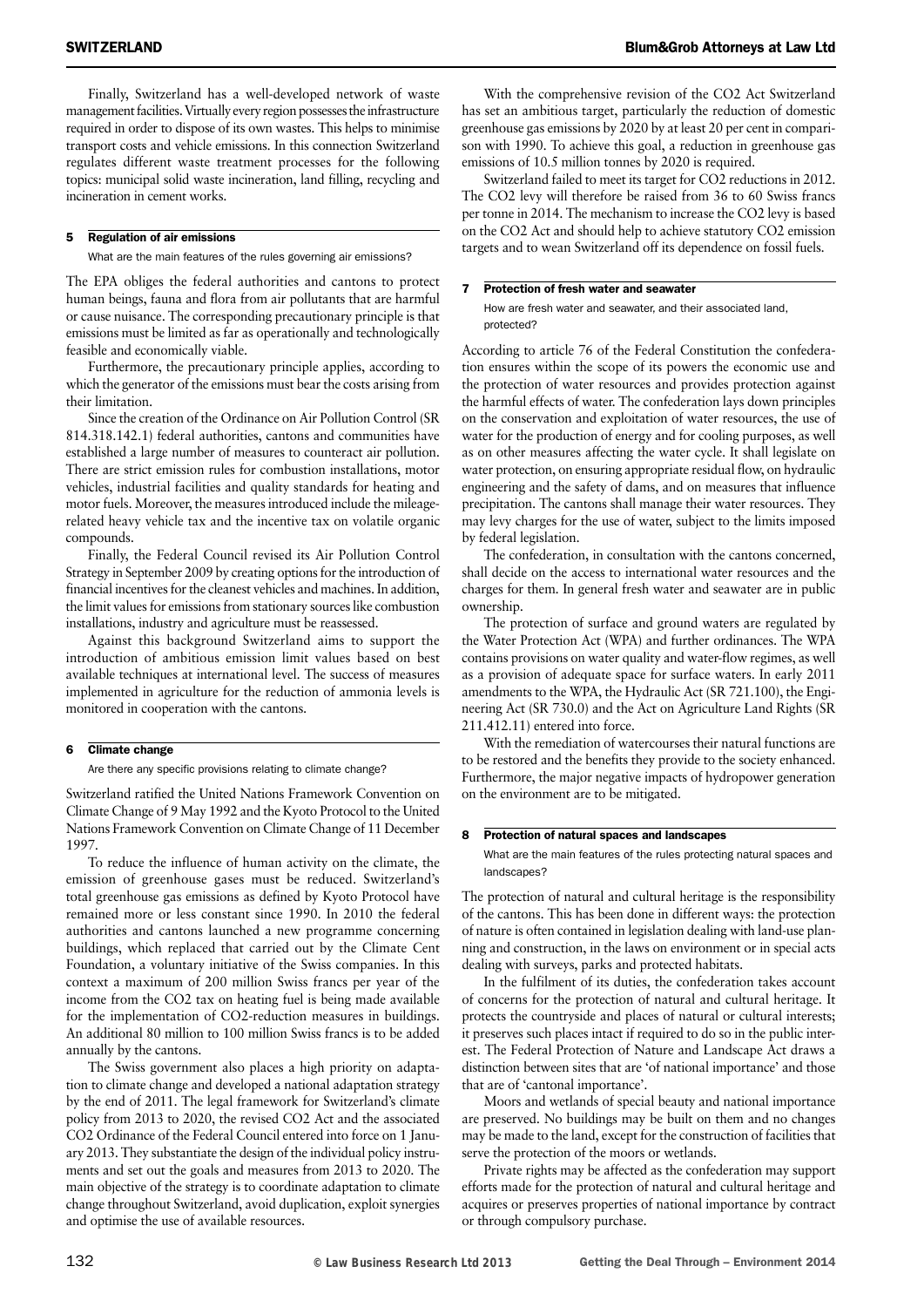#### 9 Protection of flora and fauna species

What are the main features of the rules protecting flora and fauna species?

The Federal Constitution and mainly the Federal Act on Nature and Cultural Heritage Protection (NCHA) oblige Switzerland to preserve the biological diversity of its domestic flora and fauna and their natural living environment. Approximately 36 per cent of the domestic animal, plant and fungus species in Switzerland are considered threatened. The legislation aims at preserving biotopes large enough to prevent extinction of domestic animal and plant species.

In order to measure and track the condition of flora and fauna there are several means. Red lists identify the degree of the threat for various animal, plant and fungus species. Moreover, Biodiversity Monitoring Switzerland (BDM) observes the condition and development of biodiversity in Switzerland. It implements one of the duties of the Rio Convention according to which the member states are committed to studying and monitoring biodiversity in their country and to taking measures in the case of loss.

By-laws rule in detail the flora and fauna deserving protection on a federal level. As a consequence, there exists a list of living environment deserving protection, a list of protected plants, a list of protected animals and a list providing which species are to be protected on a cantonal (instead of a federal) level.

#### 10 Noise, odours and vibrations

What are the main features of the rules governing noise, odours and vibrations?

The implementing authorities are on the cantonal level. Planning measures are generally taken by cantons. They have to take into account noise-related conditions and set 'degrees of sensitivity'.

Noise and vibrations are subject to the general provisions of the EPA. They are subject to the system of limitation that aims, first, to prevent nuisances and then to reduce them, whenever the effect on the environment is harmful despite prevention measures. This two-level intervention system is basic for air pollution and noise. But the EPA contains additional provisionsincreasing the prevention of noise through planning measures and dealing with unavoidable noise through construction measures intended to protect existing or future buildings.

The implementing decree of the overall system related to noise, in particular the Ordinance on Noise Protection (SR 814.41), sets the noise levels referred to in the EPA. Various limits to noise are defined:

| <b>Degree of sensitivity</b> |                     | Value of<br>planning |       | Value of<br>emission limit |       | <b>Alarm value</b> |       |
|------------------------------|---------------------|----------------------|-------|----------------------------|-------|--------------------|-------|
|                              |                     | day                  | night | day                        | night | day                | night |
|                              | recuperation        | 50                   | 40    | 55                         | 45    | 65                 | 60    |
| Ш                            | habitation          | 55                   | 45    | 60                         | 50    | 70                 | 65    |
| Ш                            | habitation/business | 60                   | 50    | 65                         | 55    | 70                 | 65    |
| IV                           | industry            | 65                   | 55    | 70                         | 60    | 75                 | 70    |

#### 11 Liability for damage to the environment

Is there a general regime on liability for environmental damage?

Actual environmental damage (eg, the killing of wildlife) must be compensated only if a statute specifically orders it. Thus, environmental damage today is to be compensated only within the scope of the Federal Act on Genetic Engineering and when particularly dangerous factories or facilities and pathogenic organisms are concerned, but not when the environmental damage is caused by other incidents (eg, otherwise damaged product or a car accident).

Whoever wilfully or negligently damages the environment is obliged to provide compensation (liability in tort). A strict liability penalises the owner of a factory or a stationary or moving facility if a special danger with regards to bodies of water emanates from such.

In addition to the liability under private law the duty of a disrupter, established in public law, has to be taken into account. Such law provides for the removal of damage done respectively for compensation for costs of public execution by substitution.

The Swiss Federal Supreme Court has supported environmental damages in the amount up to which the local community is faced with costs for the removal of the environmental detriment. According to the jurisdiction, commercialisation, that is disparaging damage, is also to be compensated, provided, however, that such damage is substantiated (eg, by proving that, as a result, fewer fishing licences are issued).

Apart from that, certain acts of environmental damage are criminally prosecuted (eg, contamination of bodies of water or potable water; putting into circulation a substance harmful to the environment).

#### 12 Environmental taxes

Is there any type of environmental tax?

In Switzerland taxes on certain products have been raised to protect the environment. The goal is to guide the behaviour of the people to use products that are less harmful to the environment. This particularly concerns the following taxes:

- performance-related heavy vehicle fee;
- petroleum tax:
- vehicle tax; and
- CO<sub>2</sub> fee.

#### Hazardous activities and substances

#### 13 Regulation of hazardous activities

Are there specific rules governing hazardous activities?

The handling and use of 'hazardous products' and 'hazardous substances' are called hazardous activities. The handling or use of such substances and products is only allowed if either an appropriate licence was submitted or the activity is supervised by a person with such a licence. To receive such a licence a specific test has to be taken. In particular the use and handling of chemical substances are subject to strict rules.

#### 14 Regulation of hazardous products and substances

What are the main features of the rules governing hazardous products and substances?

Products and substances are defined as 'hazardous products' and 'hazardous substances' if they have the potential to harm humans or nature. Such products and substances are only marketable if various safety precautions are taken.

#### Industrial accidents

#### 15 Industrial accidents

What are the regulatory requirements regarding the prevention of industrial accidents?

Major accidents can arise through the operation of facilities with chemical and biological hazard potentials and in the transportation of hazardous substances. The Major Accidents Ordinance (SR 814.012) obliges the owner of facilities to take all appropriate measures to reduce the risk of an accident. To these belong measures that reduce the hazard potential, prevent major accidents and limit their impacts. In accordance with the EPA the responsibility for the implementation of preventive safety measures lies with the owners of the facilities.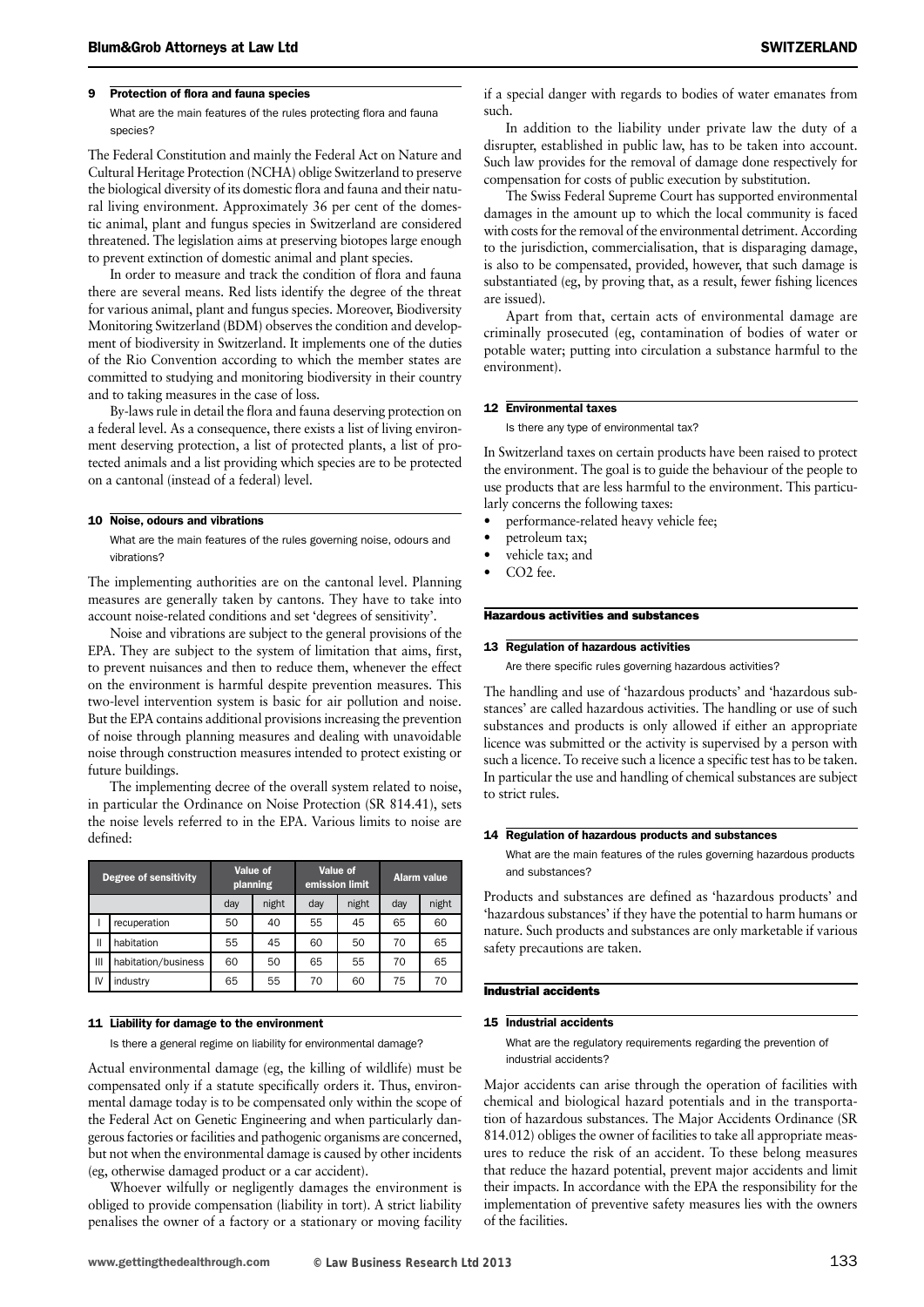Personal responsibility means that the necessary measures must be taken without their implementation being ordered by the authorities. Furthermore, the cantonal and federal authorities monitor the compliance by facilities with the requirements of the Major Accidents Ordinance through a control and assessment procedure.

Finally, the variety of the facilities and the need to be prepared for rare events and consequences requires intensive inter-cantonal and international cooperation.

#### Environmental aspects in transactions

#### 16 Environmental aspects in M&A transactions

What are the main environmental aspects to consider in M&A transactions?

Environmental aspects in merger and acquisitions are particularly relevant in the context of due diligence. An important issue in M&A transactions is pollution of the environment caused by business operations of the target company. Environmental questions detected in the due diligence process may be a reason to decide between an asset deal or a share deal.

In the course of the due diligence the contracting parties should check the environmental requirements, such as dangerous substances and waste storage, licences and authorisations. Moreover, attention should be paid to whether future operations of the target may be limited by protective areas (eg, protected natural spaces).

In this context it is highly recommended to undertake legal and environmental due diligence. Furthermore, it is absolutely essential to use conditions precedent and warranties and contractual liabilities in the contracts.

#### 17 Environmental aspects in other transactions

What are the main environmental aspects to consider in other transactions?

The environmental aspects to consider in mergers and acquisitions also apply to a wide variety of transactions. The issues relating to other types of transaction are similar to those relating to share deals and asset deals.

If real estate or similar assets are part of the contract, due diligence of soil pollution and planning issues will be of particular interest. In transactions regarding financial projects, corporate restructuring and bankruptcy proceedings, environmental due diligence will be similar to that in M&A transactions.

#### Environmental assessment

#### 18 Activities subject to environmental assessment

Which types of activities are subject to environmental assessment?

The regulations of the environmental impact assessment are spread over a significant number of laws and regulations. The most important acts in respect of environmental assessment are the EPA and the Ordinance on the environmental impact assessment (SR 814.011). In accordance with article 10a, paragraph 2 of the EPA the requirement of an environmental impact assessment applies to installations that could cause substantial pollution to environmental areas to the extent that it is probable that compliance with regulations on environmental protection can only be ensured through measures specific to the project or site.

The Federal Council designates the types of installation that are subject to an environmental impact assessment as listed in the annex of the Ordinance on the environmental impact assessment. The following types of installation are subject to environmental impact assessment: installation in connection with traffic, energy, hydraulic engineering and disposal as well as military installation, facilities in connection with sports and tourism and industrial installations.

#### 19 Environmental assessment process

What are the main steps of the environmental assessment process?

The approval procedure is regulated in article 10b et seq of the EPA. The main steps of the environmental assessment process are as follows.

The applicant who wishes to plan, construct or modify an installation that is subject to an environmental impact assessment must submit an environmental impact report to the competent authority. This forms the basis for the environmental impact assessment.

The report contains all the information required to assess the project in accordance with the environmental protection regulations. It is drawn up in accordance with the guidelines issued by the environmental protection agencies and includes the following:

- the existing condition;
- the project, including proposed measures for the protection of the environment and in the event of disaster; and
- the foreseeable residual environmental impact.

In order to prepare for the report, a preliminary investigation is carried out. If the preliminary investigation conclusively ascertains the effects on the environment and the environmental protection measures required, the results of the preliminary investigation are to be reported.

The competent authority may request information or further clarification. It may call for expert reports. Before doing so, the authority must allow interested parties the opportunity to state their opinions.

The environmental protection agencies assess the preliminary investigation and the report and propose the measures required to the competent decision-making authority.

The competent authority must also consult the Federal Office for the Environment (the Federal Office) when the assessment concerns refineries, aluminium smelters, thermal power stations or large cooling towers. The Federal Council may extend the duty to consult to cover other installations.

Anyone may inspect the report and the results of the environmental impact assessment unless overriding public or private interests require secrecy. Trade and business secrets must be preserved in all cases.

#### Regulatory authorities

#### 20 Regulatory authorities

Which authorities are responsible for the environment and what is the scope of each regulator's authority?

As mentioned in question 1, there is a division of competence between the confederation and the individual cantons.

According to article 74 of the Federal Constitution the confederation legislates on the protection of the population and its natural environment against damage or nuisance. It ensures that such damage or nuisance is avoided. In general, the state authorities and municipal authorities are competent for executing environmental law at the federal level.

The Federal Office is the federal government's centre of environmental expertise and is part of the Federal Department of the Environment, Transport, Energy and Communication (DETEC). The Federal Office's four prime tasks are: knowing the facts regarding the environmental developments, preparing legislation, assisting with its implementation and representing Switzerland abroad.

At the cantonal level, the authorities are responsible for the implementation of the relevant regulations. Each canton has its own competent authority that is part of a department, for example of the Department of Construction or the Department for Environmental Protection. The cantons set up a specialist agency to consider environmental questions or designate existing public agencies to carry out this task. Finally, the communities implement the regulations at regional level.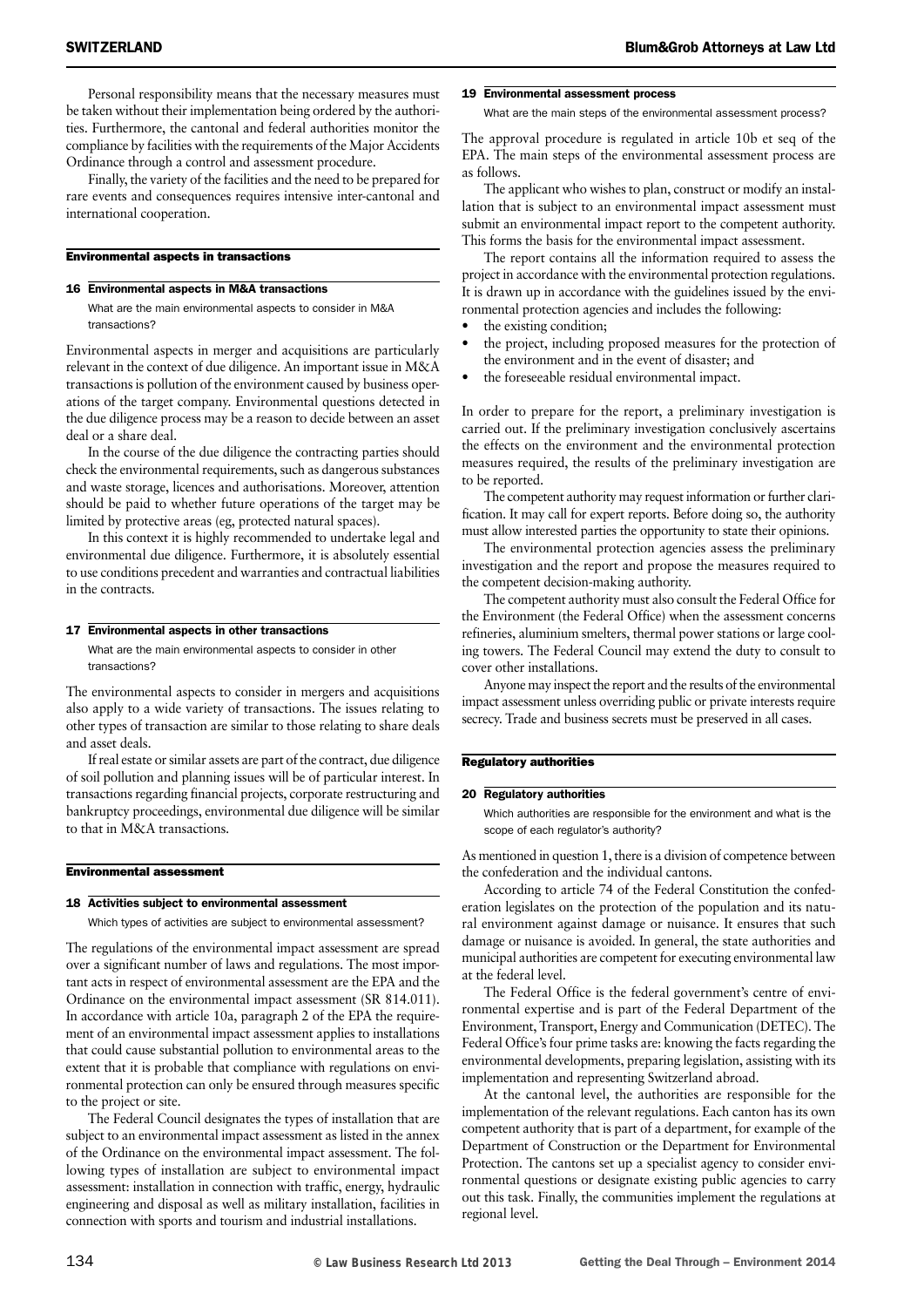#### 21 Investigation

What are the typical steps in an investigation?

The kind of investigation carried out by the competent authority depends on the character of the breached environmental provisions. The control function includes prevention, current and follow-up measures.

Once the competent authority discovers an infringement of environment regulations it starts an investigation. Any person indicating an infringement of environmental regulations could also inform the competent authority.

Depending on the environmental topic the inspection is either the responsibility of the Federal Office of Environment or of the cantons. In most cases the inspections may be carried out by the competent authority at cantonal level. In accordance with article 43 of the EPA the enforcement authorities may also entrust public corporations or private entities with enforcement duties, and in particular with control and monitoring.

Inspections are especially conducted by the competent authority in industrial and commercial companies, in heating systems, in fuel depots or water supply facilities.

If any breach of a permit or an environmental law in general is discovered, the competent authority will issue prohibitions and orders requesting the operator to ensure that the involved company is operating in accordance with environmental legislation. In the worstcase scenario the authority can withdraw the required licence.

#### 22 Powers of regulatory authorities

What powers of investigation do the regulatory authorities have?

The regulatory powers of investigation are directed by the respective environmental regulations. In cases of breach of environmental law the authority can withdraw the required licences, indeed close down installations that are not operating in compliance with their corresponding permits.

Furthermore, the authority is allowed to make use of any direct enforcement. Finally, the authority has the competence to order that the work will be done by a substitute performance. The regulatory authority issues a decision, which can be challenged by the affected person.

#### 23 Administrative decisions

What is the procedure for making administrative decisions?

The authorities are required to carry out administrative procedures appropriately and efficiently. Prior to the authority's decision, it must study the submitted documents. According to article 29 of the Swiss Constitution each party has the right to be heard.

Finally, parties who are legally affected by a decision of an authority have the right to appeal.

#### 24 Sanctions and remedies

What are the sanctions and remedies that may be imposed by the regulator for violations?

Article 60 et seq EPA regulates the sanctions that may be imposed in the context of a criminal proceeding. Any person who wilfully violates the regulations as listed in article 60 EPA shall be liable to a custodial sentence not exceeding three years or a monetary penalty. Furthermore, the EPA outlines in article 61 the liability in the case of contraventions to a fine not exceeding 20,000 Swiss francs. Moreover, the EPA regulates the consequences in the event of offences against the regulations on incentive taxes.

Additional sanctions and remedies are spread over a significant number of laws and regulations depending on the topic.

#### 25 Appeal of regulators' decisions

To what extent may decisions of the regulators be appealed, and to whom?

Parties who are legally affected by a decision of an authority are generally entitled to appeal against decisions of the competent authority. Under certain conditions listed in article 55 EPA, environmental protection organisations have the right of appeal against rulings of the cantonal or federal authorities on the planning, construction or modification of installations for which an environmental impact assessment is required.

According to article 54 EPA appeal proceedings related to the EPA are governed by the general provisions on the administration of federal justice. The subject matter of the jurisdiction depends on the environmental topic. In general, there are two instances at cantonal level. The second instance usually renders the final administrative decision. If the appeal does not succeed, the appellant may file an action to the Federal Supreme Court of Switzerland. Decisions of a federal authority can generally be appealed to the Federal Administrative Court and after to the Federal Supreme Court.

Each action to the competent instance has to conclusively substantiate why the appealed decision is not in compliance with the corresponding regulation. At federal level, the grounds of appeal are limited to the infringement of the Constitution. The period for filing an appeal is in general 30 days after receiving the decision.

#### Judicial proceedings

#### 26 Judicial proceedings

Are environmental law proceedings in court civil, criminal or both?

Action under civil liability is limited to the injured party, who must have suffered physical harm or economic loss. Environmental law does not contain many criminal offences subject to heavy penalties. However, they may play an important role in preventing environmental harm, when properly applied, insofar as most offences consist in creating specific dangers. The offender could therefore be prosecuted before actual harm was done to the environment. All decisions taken by cantonal bodies may be challenged either before the cantonal government or before an administrative court.

#### 27 Powers of courts

What are the powers of courts in relation to infringements and breaches of environmental law?

There is a federal administration with services in charge of directly implementing some aspects of environmental law. Decisionstaken by federal administrative bodies are subject to either hierarchical appeal or the Federal Supreme Court.

Cantons have their own administrative system. All decisions taken by cantonal bodies may be challenged either before the cantonal government or before an administrative court. For some particular problems, special committees of appeal are to be addressed in the first instance, while further appeal isto be made to the cantonal administrative court. In all cases, federal law makes it a duty for the cantons to provide for judicial review of administrative decisions. Government may in some cases be the superior administrative jurisdiction, but it will then be subject to appeal to the Federal Court, if applying federal law.

#### 28 Civil claims

Are civil (contractual and non-contractual) claims allowed regarding breaches and infringements of environmental law?

There are no special rules concerning the right to sue in environmental matters before civil courts. No special rule on damage caused to the environment has been enacted so far. Action under civil liability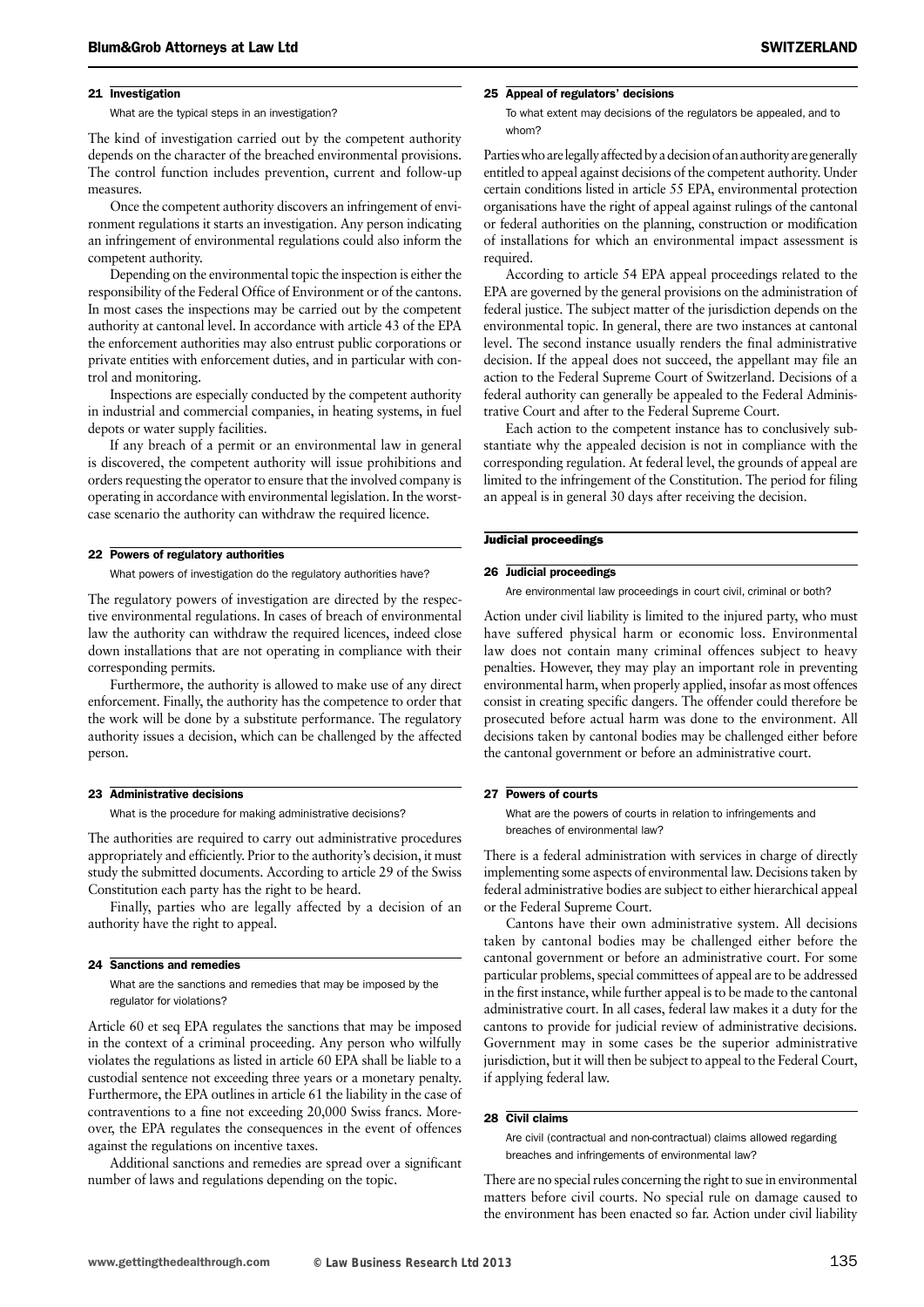#### Update and trends

The most important updates concerning environmental law trends and developments in Switzerland are as follows.

Switzerland has decided to cut greenhouse gas emissions by 20 per cent from 1990 levels by 2020. Every year, a third of the revenue generated by the CO2 tax (up to a maximum of 300 million Swiss francs) is spent on improving the energy efficiency of buildings, while the other two-thirds are redistributed to individuals and businesses. As Switzerland failed to meet its target for CO2 reductions in 2012, the CO2 levy will therefore be raised from 36 to 60 Swiss francs per tonne in 2014. Due to the levy increase in 2014 the building programme can profit by an estimated 260 million Swiss francs and an estimated 480 million Swiss francs can be redistributed to individuals and businesses. On the international stage, Switzerland is promoting integration with the European emissions trading system.

is therefore limited to the injured party, who must have suffered physical harm or economic loss.

#### 29 Defences and indemnities

What defences or indemnities are available?

Liability rules and compensation for environmental damage are subject to the general rules contained in the Swiss Code of Obligations (SR 220), which provides a legal basis for all liabilities in torts. Whoever acts in breach of a legal duty or in violation of the law has to compensate the damage caused by the faulty act. This includes both fault and negligence.

The terms of limitation, which are very short under Swiss law, are a reason for the limited efficiency of general liability rules in cases of damage due to pollution. The ordinary term of limitation for torts is one year after full knowledge of the author and of the amount of the damage. But when damage is caused by a single event it is in any case 10 years after this event.

#### 30 Directors' or officers' defences

Are there specific defences in the case of directors' or officers' liability?

If the damage is caused by the operation of a plant belonging to a company, the law provides for its liability under the rules dealing with liability of management under the agency rules or liability of the employer for the employee's behaviour.

31 Appeal process

What is the appeal process from trials?

See questions 25 and 26.

#### Furthermore Switzerland is calling for climate change adaptation in the developing world to be financed in ways that assign costs to emitters.

Efficient technologies, processes and products need to be harnessed to minimise environmental impacts while simultaneously boosting competitiveness. Acting on behalf of the Swiss Federal Council, the Federal Office of Environment delivers the fundamentals for putting Swiss industry on a resource-conserving track.

With the numerous economic and ecological functions of the soil, it is vital to human wellbeing. Switzerland strives to ensure that all these functions continue to be performed in order that Switzerland always has enough soil to serve all essential uses in the future.

In addition, the reduction of natural hazards is important. Therefore safety infrastructure needs to be maintained over long periods of time and adapted to changing circumstances.

#### International treaties and institutions

#### 32 International treaties

Is your country a contracting state to any international environmental treaties, or similar agreements?

Switzerland is party to several bilateral and multilateral agreements and treaties regarding cooperation on environmental matters with neighbouring states and several other countries, such as the United Nations Framework Convention on Climate Change and the Kyoto Protocol to the United Nations Framework Convention on Climate Change. Furthermore, Switzerland is engaged in spatial planning and has concluded several treaties, such as the Convention on the Protection of the Alps, the Ramsar Convention on Wetlands of International Importance and the Convention on the Protection of the World Cultural and Natural Heritage. Switzerland is also a party to the Washington Convention on International Trade in Endangered Species. Moreover, Switzerland has concluded several treaties regarding water engineering, water management and the protection of waters. Also, energy efficiency, ecological balance and air pollution control are subjects covered by international treaties to which Switzerland is a party.

#### 33 International treaties and regulatory policy

To what extent is regulatory policy affected by these treaties?

As environmental law is not a formal set of laws, it is still difficult to indicate what falls within the concept and what does not. There is also a variety of federal legislation, as well as cantonal and municipal regulations. In addition, each of the acts is supplemented by one or more implementing decrees. In general, international treaties prevail over Swiss regulations.

### Blum & Grob

#### ATTORNEYS AT LAW

Stefan Wehrenberg stefan Wehrenberg s.wehrenberg@blumgrob.ch

Switzerland

Annina Trüssel a.truessel@blumgrob.ch

Neumühlequai 6 **Tel: +41 58 320 00 00** PO Box 3954 Fax: +41 58 320 00 01 8021 Zurich www.blumgrob.ch